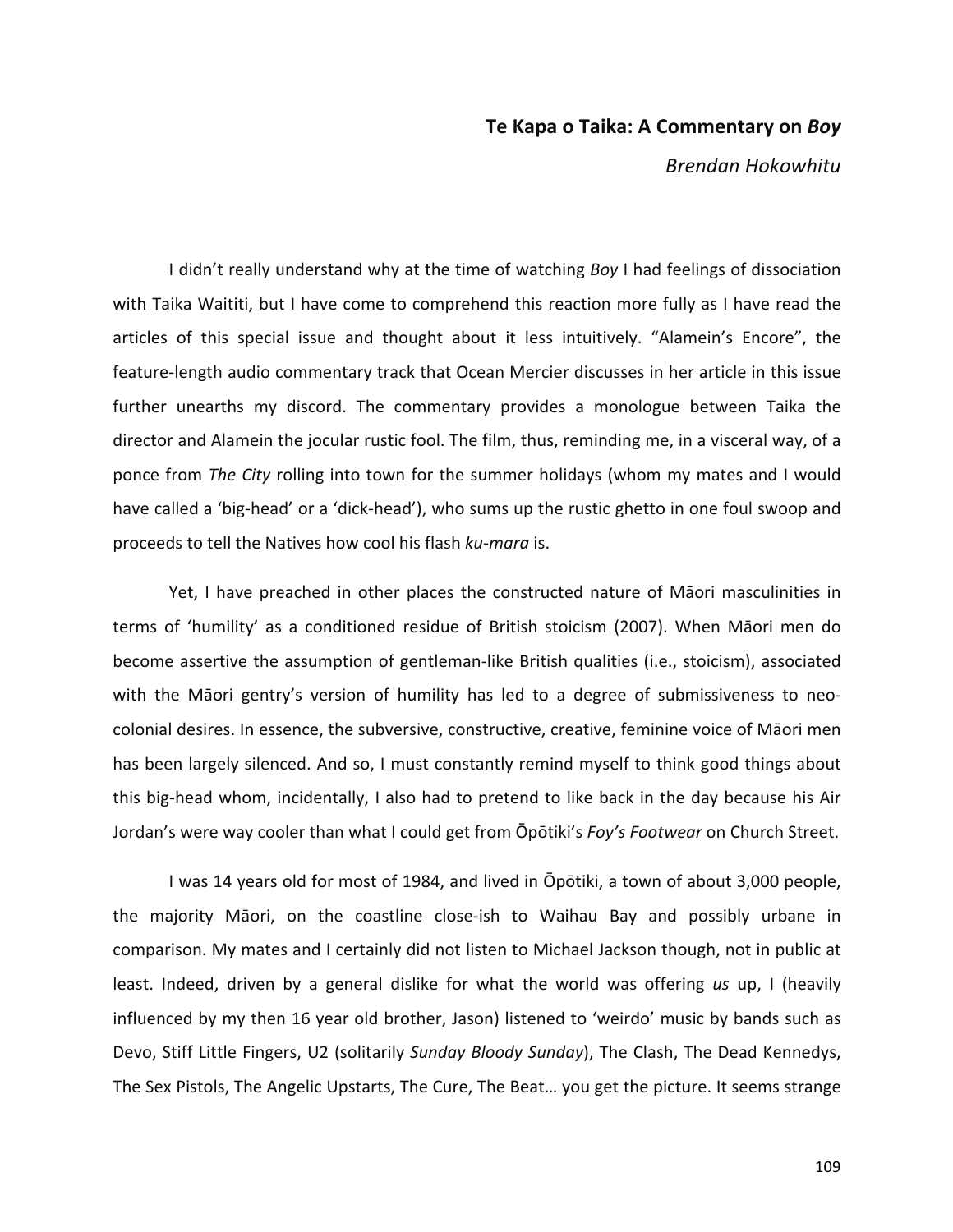now that this was the music fodder we grew up with in the rural Eastern Bay of Plenty in 1984, but at the time there was nothing odd about it; the music's underlying message of anticonformity (such as "God save the Queen. A fascist regime. They made you a moron. A potential H-bomb", Sex Pistols) resonating with our Māori and Pākehā mates alike.

# **EMBODIED SOVEREIGNTY: MAORIS OF MODERNITY<sup>1</sup>**

I began this commentary of Waititi's film, *Boy*, with auto-ethnomusic moments because these moments prime the ambivalence I have for the film. In many ways I identify with Waititi's project or desire to represent 'Māoris of modernity'; to invest Māori with the immediacy of modern culture, an immediacy that, as Jo Smith points out in her analysis (this issue), confounds those ideas of Peter Debruge's review, which dismisses a 'Māori Thriller' based on a more obtrusive carnal desire for traditional Indigenous filmic authenticity. Bolstering Debruge's anthropological will is the current preoccupation of many Indigenous theorists with a schizophrenic envisioning of an authentic Indigenous self located in a pre-colonial past and, thus, divorced from the materiality of the present. That is, a craving for a 'classical' form of Indigenous culture that never universally existed, which permits the ontological blunder of divorcing what it means to be Indigenous from modernity and the *present*.

Even the analyses of 'postcolonial cinema' by pre-eminent scholars have tended to conceive the most important work as temporally divorced from the present; as oriented towards the past. Discussing Australian postcolonial cinema, for instance, Faye Ginsburg argues:

These works 'backtrack' through the nation's history not in triumphalist terms, but in ways that address the legacies of grief and violence wrought by settler colonialism, a significant transformation in the country's sense of its own legacies, and a recognition that it matters whose stories are told and by whom. (82)

The growing postcolonial angst arising through revisionist filmic notions such as 'backtracking' still tend to reflect an Enlightenment rationalism, where the central project remains the deliverance of Western subjectivities. The (historical) Indigenous subject remains the sounding board for the more enlightened postcolonial identity, and thus remains in the margins.

 $1$  Editor's note: this is a deliberate mispelling of the term "Māori".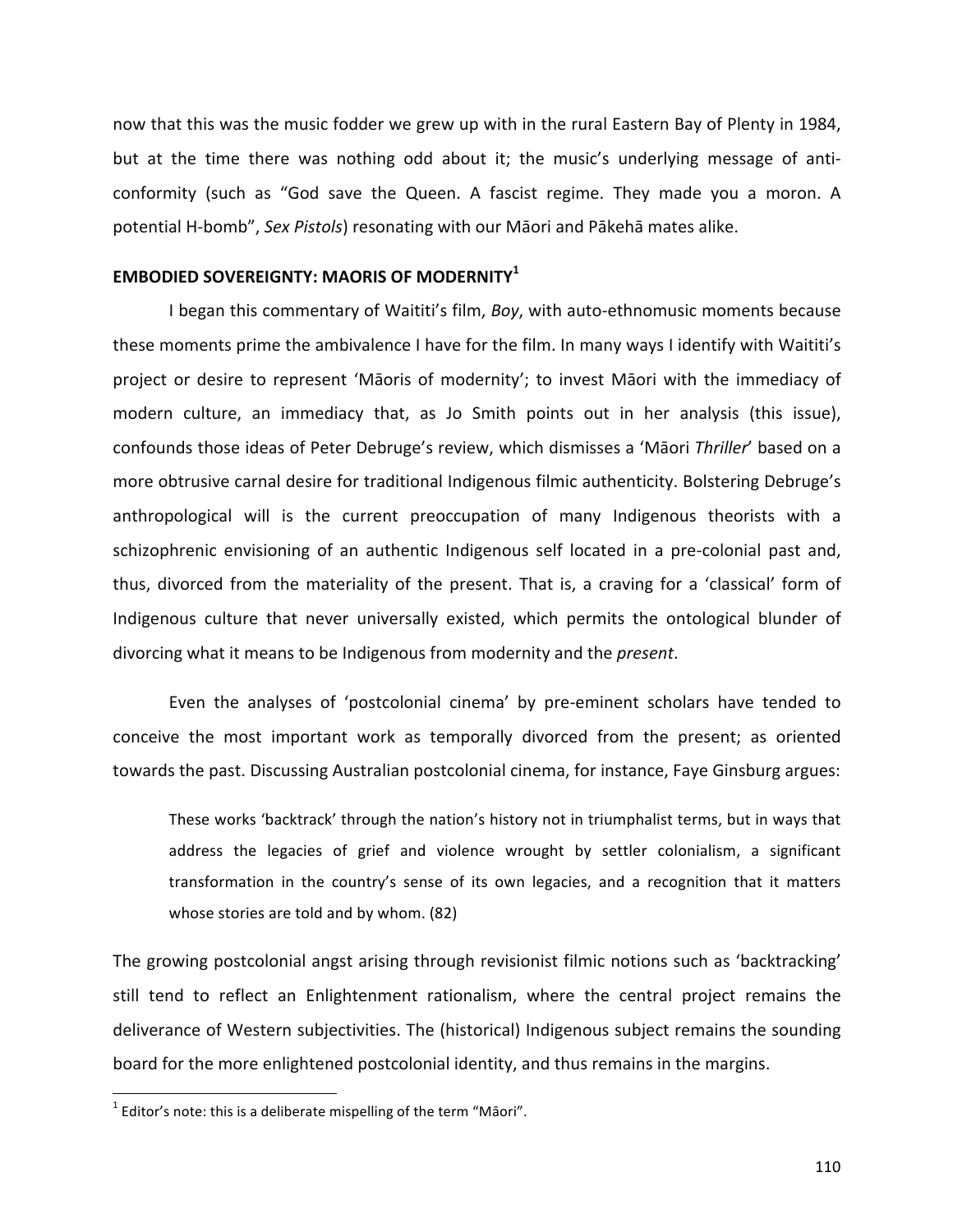Waititi's film aligns with an alternative definition of Fourth Cinema. That is, film that contains strategies to unravel and disrupt the way colonial and postcolonial structures function to disavow the temporal and cultural realities of Indigenous peoples; in this case, the right to be 'modern Māoris'. The right, for instance, to think the Confederate flag (vis-à-vis The Dukes of *Hazzard* (1979-85) car 'General Lee', that Alamein references in *Boy*) was a symbol of cool. Fourth media here is both an accomplice with colonial technologies, yet resistant to colonial definitions of 'nation' and, indeed, underscored by a desire to unravel the anthropological project of colonial and neo-colonial media.

Ginsburg, to be fair, goes on to note that, "more recent forms of cultural production [that] have offered a different kind of intervention, creating new sites for the recognition of the cultural citizenship of a range of Indigenous Australians, from remote settlements to urban neighbourhoods" (83). Ginsburg makes the distinction between those films "that have focused on land rights, ritual, oral histories, language maintenance, and local sports events" (ibid). In this 'third space' of filmic production:

These newer films speak to other, multiple legacies of settler colonialism that have shaped Aboriginal lives, but that are less clearly marked in public discourse. These works reject an easy division between remote, traditional people and deracinated urban Aboriginals . . . [offering a filmic space] for a sector whose experience has been rendered largely invisible in the Australian imaginary: mixed race, urban and rural Indigenous subjects, historically removed from contact with their traditional forebears, those for whom history--until quite recently--and the reflective screens of public media have been, so to speak, black. (ibid)

Effectively, Ginsburg is referring to an Indigenous media that moves beyond the identity production at the interstitial space of the politics of recognition, to signify the importance of shifting the camera away from those subjectivities that are recognisable, and towards Indigenous subjects 'less clearly marked'.

In this re-figuring that is crucial to Fourth Media, what is seldom considered is the assertion of the Indigenous body, or what I refer to as 'embodied sovereignty'; a concept that can be applied to Indigenous critical theory more generally but also has its place in Fourth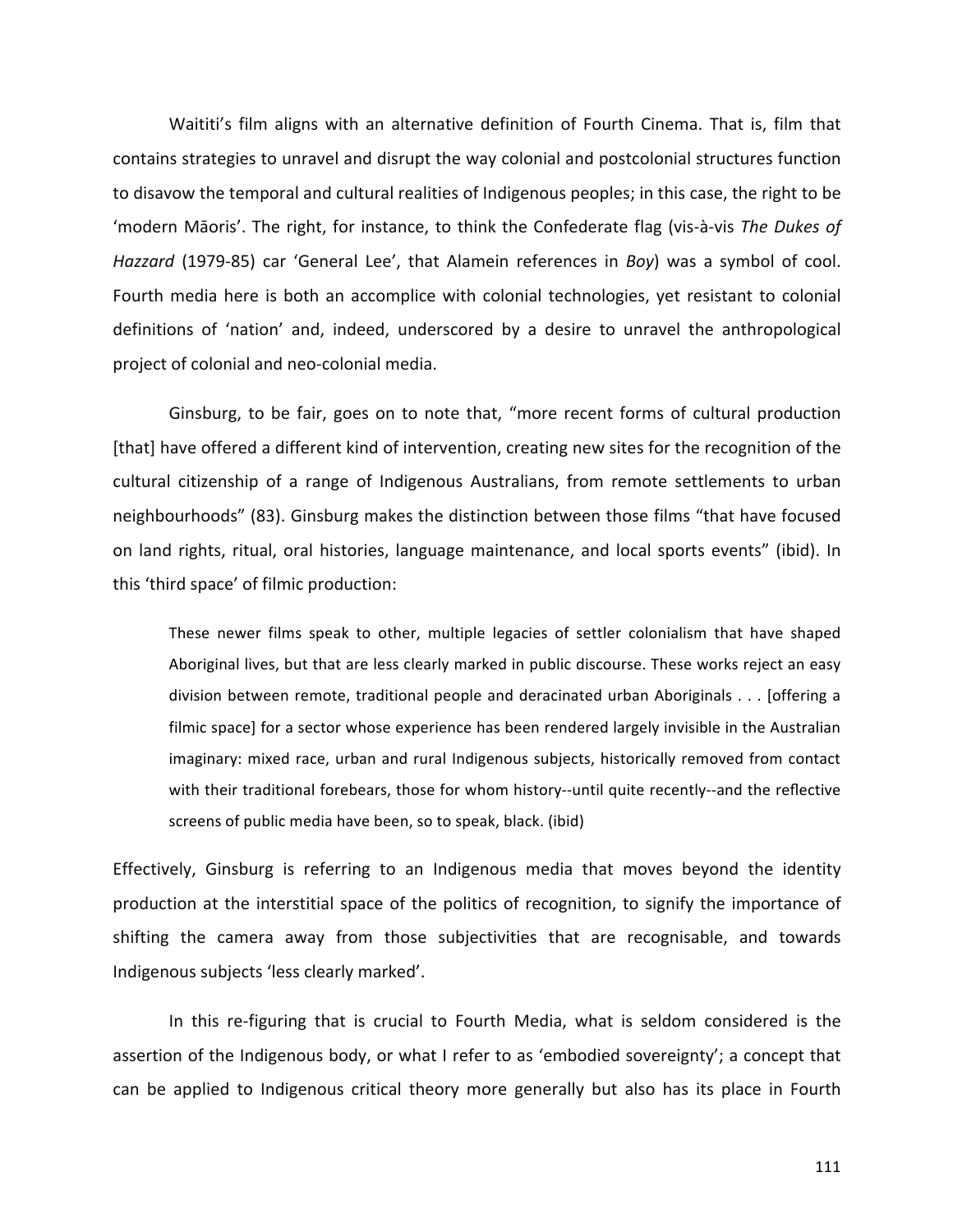Media, as Smith articulates in relation to *Boy*: "After the melodrama of the main feature film, this end sequence offers a joyful and ferocious expression of Indigeneity that draws on existing Indigenous frameworks in a renewed fashion" (this issue); reminding me of C.L.R. James analyses of Caribbean cricket:

For [James], the body in movement was a dynamic sculpture shaped by a dialectical tension individual will and desire, and the forms and constraints of its social environment at a particular historical moment. Whilst the body has always been at the painful centre of colonial and imperial history, it was James who first articulated its capacity for expression and resistance, not through violence necessarily, but through the detailed aesthetics of the body's response to stimuli at a particular moment in history. The political theatre of movement occurs in various and unexpected places by no means limited to traditional definitions of 'art' or rebellion: in a batman's stroke in cricket. (Featherstone, 27)

Indigenous embodied sovereignty, then, refers to a critical bodily practice that brings into question those subjugating forces written upon the Indigenous body, that is, the very materiality of Indigenous existence, whilst affirming the complexity, diversity and multidimensional ways of being Indigenous. Moreover, practices of embodied sovereignty must be aware of the way that discourses of Indigenous authenticity and tradition haunt them. As a consequence, part of the study of embodied sovereignty should be an analysis of how the specter of tradition remains written upon the Indigenous body.

Returning to *Boy*, the end sequence Smith refers to is kapa haka inflected by the temporally located phenomenon of Michael Jackson. It should be remembered here that kapa haka, in terms of ethnic formalism, is a mainstay of an authentic and traditionalised form of postcolonial Māori culture. In ontological terms, kapa haka signifies a worthy bodily exercise in the pursuit of 'being-Māori'. For instance, financial educational assistance provided for by Māori fiduciary entities often include questions surrounding 'community involvement' that commonly list 'kapa haka' as one such example (when filling these out, I never did find the category 'Punk Band'). Thus, kapa haka is one cultural form that helps construct 'who is the subject of rights'. Stated more positively, kapa haka has been a critical component in the make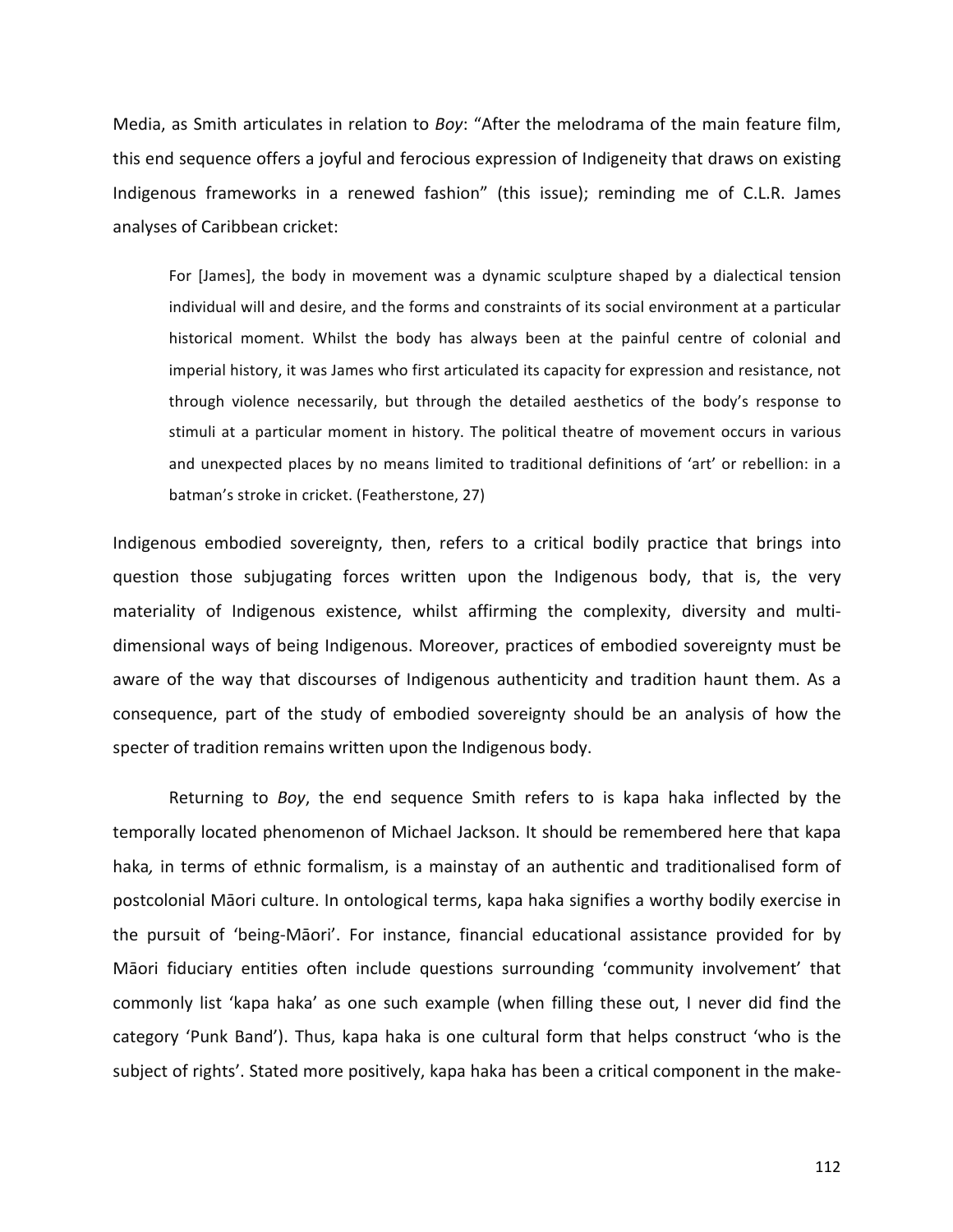up of a strategically essentialised ontological construction of postcolonial Māori identity; an important contemporary marker of 'being Māori'.

The gendered nature of kapa haka that developed throughout modernity is also pertinent here. When kapa haka was re-invented in the 1930s it came to resemble the colonial physical education practices of the time. That is, physical education or 'drill' was performed in strict and uniform lines marked by a stringent gender division with females lined in rows in the front and males positioned in lines behind them. Furthermore, androgynous components of pre-contact kapa haka became gendered. For example, the androgynous 'poi' ball came under the domain of women because of its aesthetic nature, whilst virulent haka came to be dominated by men. The kapa haka that concludes *Boy* and, indeed, the swirling mercurial nature of many contemporary kapa haka performances, are postmodern performances because they simultaneously resemble and defy the mores of modern kapa haka traditions.

The fact, thus, that Waititi chose to conclude the film with 'Te Kapa o Taika' to the tune of *Poi E* signals an intent to disrupt Māori ethnic formalism. Waititi, himself, draws attention to the ontological problematics of 'being Māori' when he quips, "Let's just say I'm a filmmaker who is Māori  $\dots$  Why can't I just be a guy who writes stories and puts them in a film? Why can't I be a tall filmmaker? Or a black-haired filmmaker?" (cited Mercier, 38). Waititi's dis-logic (i.e. his will to frame himself outside 'common-sense' discourse) presents a postmodern Indigeneity that unpacks the naturalness of making the simplistic connection, between a Māori who makes film and 'a Māori filmmaker'. Inherently, Waititi recognises that the label 'Māori filmmaker' is political, and with predecessors such as Merata Mita and Barry Barclay, the association is valid. Waititi thus attempts to move himself beyond the politics of recognition that would like to register him as a 'Māori filmmaker' who makes Māori films.

#### **ALAMEIN, JAKE AND MĀORI MASCULINITIES**

...concepts such as anxiety and alienation (and the experiences to which they correspond, as in [Munch's] The Scream) are no longer appropriate in the world of the postmodern. (Jameson, 63)

Having outlined the potential of Waititi's direction as 'Fourth Media,' I want to return to the point I was making in my auto-ethnomusical reflections. That is, the temporal authenticity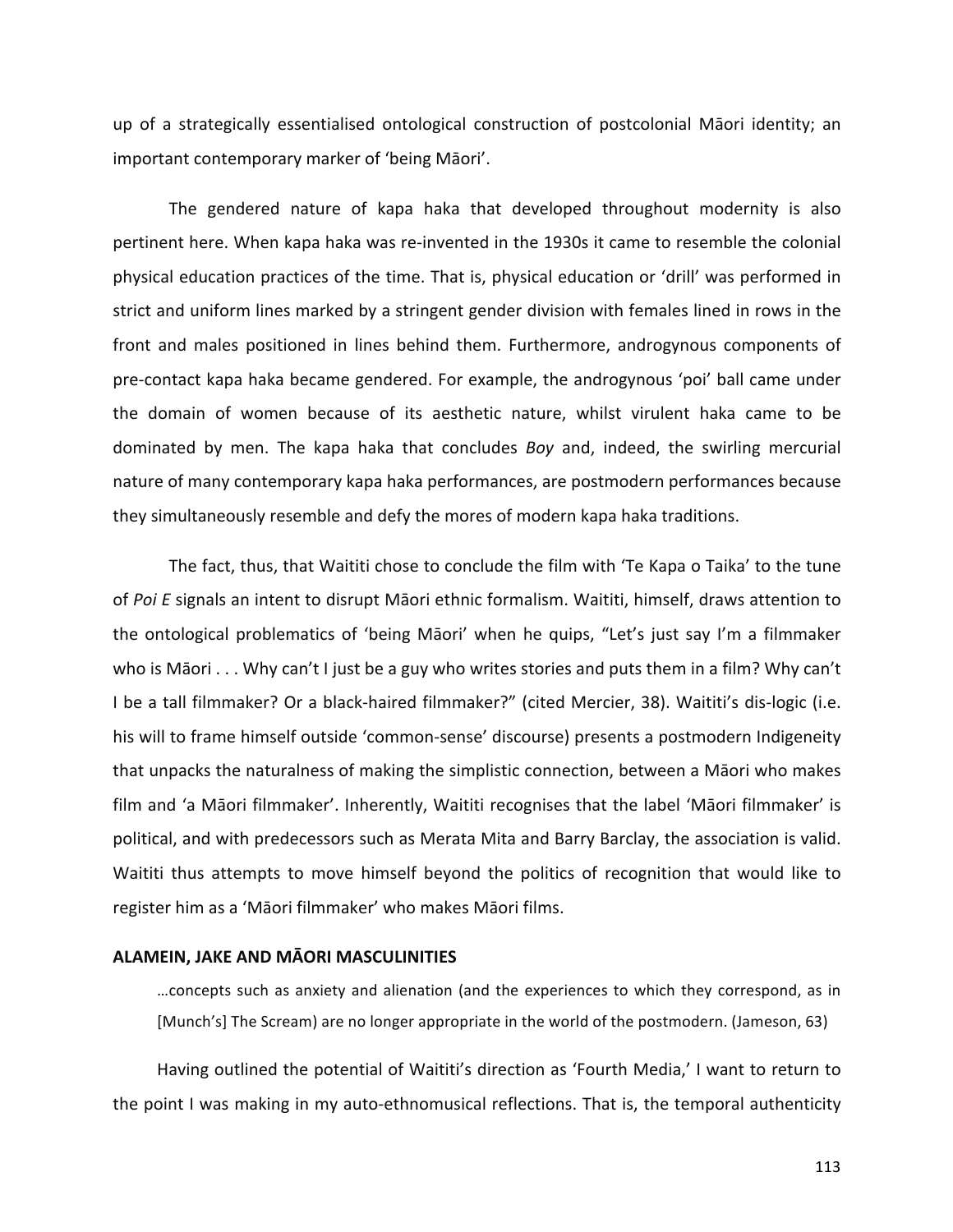created by Waititi via his creative form of historical pastiche, to my mind, lacks the depth of my own subjective historical record of growing up as a boy pretty close to this time and place. Coincidentally, 1984 was the same year that Fredric Jameson published his seminal work, "Postmodernism, or the Cultural Logic of Late Capitalism". Of particular interest to this commentary (and I have in mind the 'character' of Alamein here, see below) is Jameson's description of the "decentering of the subject," a result of an economic shift from modernism's "imperialistic stage" to "late capitalism". According to Jameson, late capitalism constitutes the purest form of capital yet to have emerged and involves, "a prodigious expansion of capital into hitherto uncommodified areas. This purer capitalism of our own time thus eliminates the enclaves of pre-capitalist organisation, it had hitherto tolerated and exploited in a tributary way" (78). The decentering of the subject is key to what Jameson views as the 'hitherto uncommodified areas'. For Jameson, the subject of modernism contained a central core-being that made possible "affect", or a depth of feeling stemming from the distance between a true self and emotion. In contrast, the flat individual of late capitalism has experienced a "waning of affect", where a core-being and depth, "is displaced by the fragmentation of the subject... the 'death' of the subject itself - the end of the autonomous bourgeois monad or ego or individual... the *decentering* of that formerly centered subject or psyche" (63).

Jameson uses various examples to highlight his ideas, including Van Gogh's A Pair of *Boots* (1886) or 'peasant shoes' as representative of modernism, where Van Gogh illuminates "the whole object world of agricultural misery, of stark rural poverty, and the whole rudimentary world of backbreaking peasant toil, a world reduced to its most brutal and menaced, primitive and marginalized state" (58). Jameson contrasts A Pair of Boots with Andy Warhol's *Diamond Dust Shoes* (1980) "a random collection of dead objects... the glitter of gold dust, the spangling of gilt sand, which seals the surface of the painting and yet continues to glint at us" (60-1). This, Jameson suggests, confers "the emergence of a new kind of flatness or depthlessness, a new kind of superficiality" (60).

I briefly foreground Jameson's ideas here as the aim of this section is, through the lens of masculinity studies, to juxtapose the character of Alamein (as a postmodern subject) and the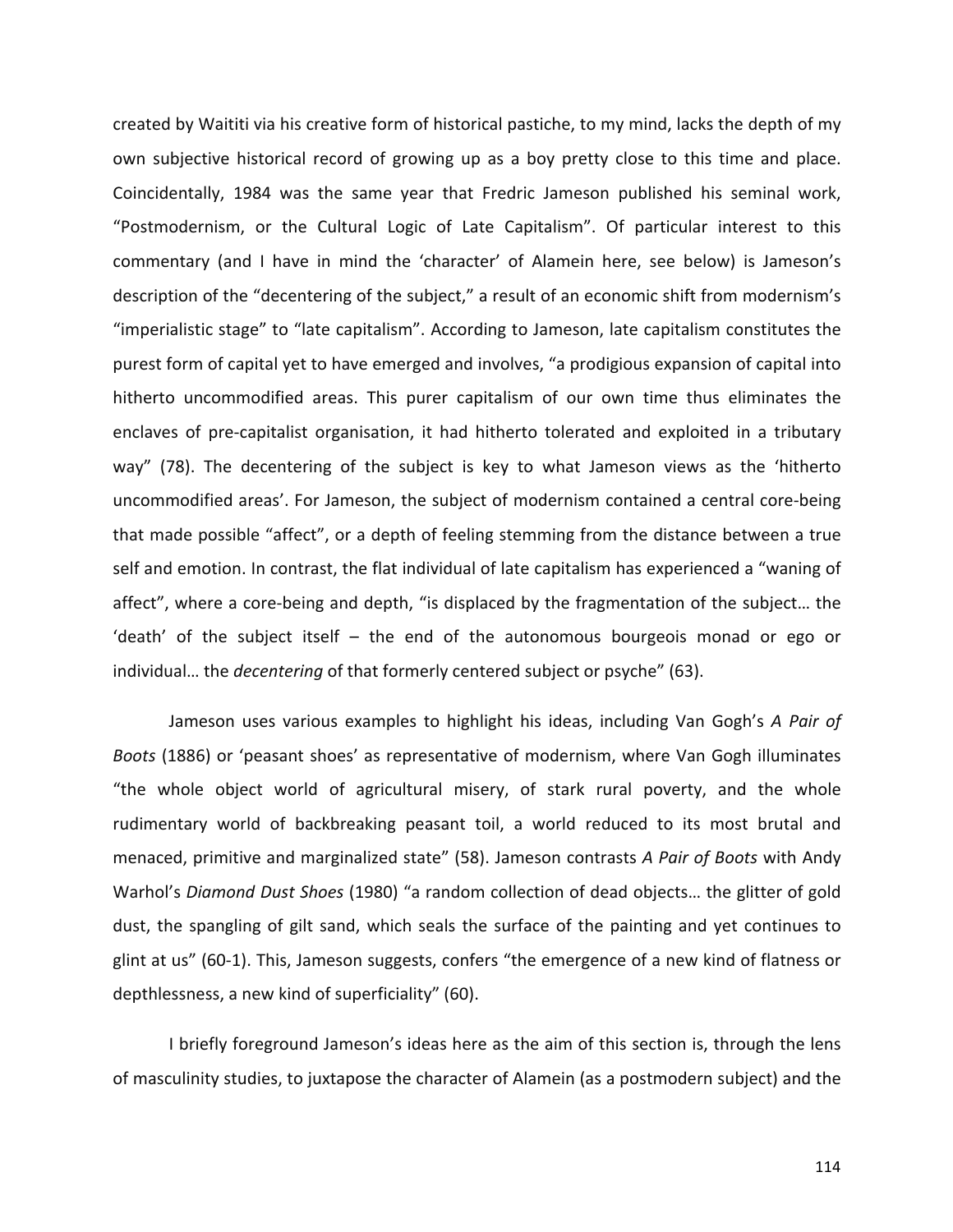icon of urban Indigenous modernity, Jake Heke of *Once Were Warriors*, both films ostensibly dealing with and centered upon the so-called "crisis of masculinities" (Edwards). 'Masculinity in crisis' refers to the postmodern fracturing of traditional performances of men in work, education, family, sexuality and health as the structures of modernity began to crumble. Although, 'the men's movement' was/is primarily concerned with the eroding privilege of white hetero-patriarchy, those Indigenous forms of masculinity that mimicked the masculine traditions of modernity such as 'the bread winner' were also inevitable casualties. Indeed, Once *Were Warriors* begins with Jake losing his job and, therefore exemplifying key characteristics of modern masculinity.

Both films, therefore, could be criticised for continuing the pathologising of Māori masculinities. Also, as Kavka and Turner (this issue) point out, both films fail to preface this pathology with colonial history. At least in *Boy*, however, Alamein's very name is a signal towards a genealogy of Māori masculine violence as a direct result of the devastating effects that World War II especially had on Māori men and, subsequently, Māori women and children. A descendant of 'pioneer' and 'soldier' masculinities, the dominant images of Māori men include beer swilling and emotionally barren forms of masculinity.

Before I go further, let me briefly define what I mean by 'masculinity'. Ann Oakley's *Sex*, *Gender and Society* (1972) and Sandra Bem's (1974) famous studies of androgyny, both challenged the biological determinism surrounding sex. These seminal works argued that biological sex had little, if anything, to do with gender and, therefore, in the present context masculinities is simply a set of culturally constructed qualities. Generally then, masculinities do not exist, other than through "historically constructed performance" (Edwards, 109), with the qualification that the discursive construction of masculinities nevertheless produces very real men, who inhabit history, who embody and thus make 'true' the discursive field.

Thus, there is both a constructed and corporeal reality to masculinities. This is an important point in relation to Alamein in particular, because he stood out to me as the only unrealistic character; the only character that could never have existed in this time and place. I grew up with many teenage Māori boys who used an escapism based on bravado to not only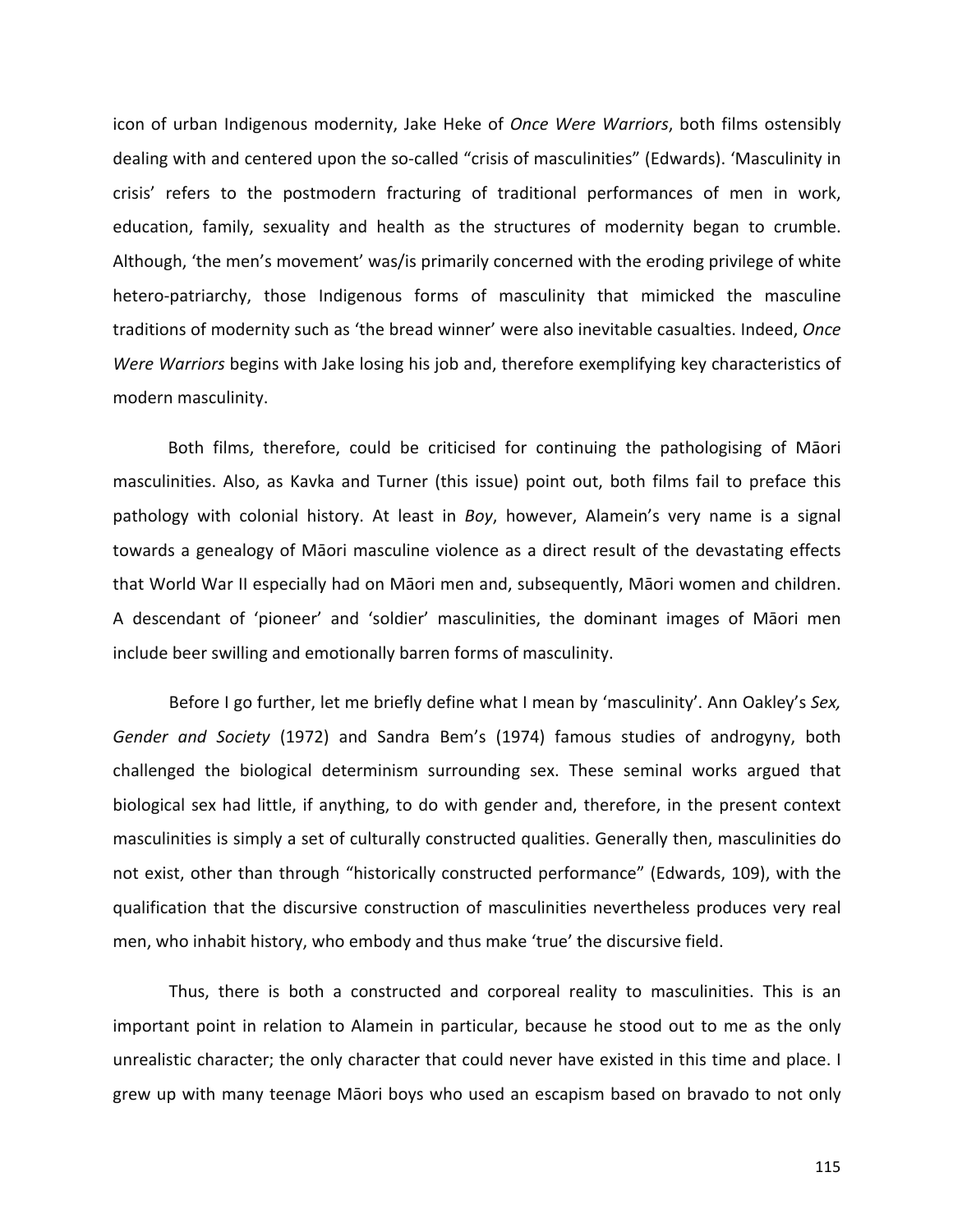fool those around them, but as a tactic to keep their mana intact, in their own minds at least. Nevertheless, to put it bluntly, complete dickheads did not survive very long in that environment and certainly not in prison.

Indeed, Alamein's presence subverts the historical realism that Waititi otherwise painstakingly tries to re-create through casting and the pastiche of bygone fashion. Boy, for instance, is an intensely realistic character. Even the imaginary worlds of Boy and Rocky only serve to deepen the realism surrounding their characters as their escapism sharpens the hostile world they face. Alamein's over-performance, on the other hand, is a hyperbolic blight on the realist canvas. At best, Alamein represents a 14 year old 'prospect' who, while irreverent with his cronies would have avoided getting 'the bash' (beaten up) at all costs. In contrast, 'being staunch', that is, possessing a certain masculine economy of style, would have been mandatory for an ex-con, tough like Alamein.

Alamein is like a *Turkish Delight* (a chocolate bar) in the hands of *Girl with the Pearl Earring* (circa 1665); a device that serves to ridicule the desire for truthful representation. Interestingly, in 'Te Kapa o Taika' (the *Poi E* end sequence), Alamein's candy-apple red jacket and pants mirror Jackson's attire in the *Thriller* video, yet Waititi replaces Jackson's shiny black shoes, with a pair of unlaced work boots; not, I would say, a 'mistake' given the attention to detail in the rest of Alamein's ensemble. Waititi's substitution of 'diamond dust shoes' with 'peasant shoes' points to an interpretation of Alamein's character as an intentionally inconceivable and mercurial figure who lies beyond the film's governing tenet, historical realism (that is to represent the 'awkward' modernity of Māori) and, hence, is designed to problematise the archetypal urban Māori man, 'Jake-the-Muss' who has come to delimit an economy of style inherent to Māori masculinity in late-modernity.

The mimicry of colonial masculinities by Indigenous men and its subsequent reinterpretation as 'traditional Indigenous masculinities' has meant that 'authentic' forms of Māori masculinities have largely been defeminised. Such polarity has led to ritual displays of physical manliness and hyper-masculinities, along with the traditionalisation of heterosexuality, homophobia, and patriarchy within postcolonial Indigenous masculine cultures. And here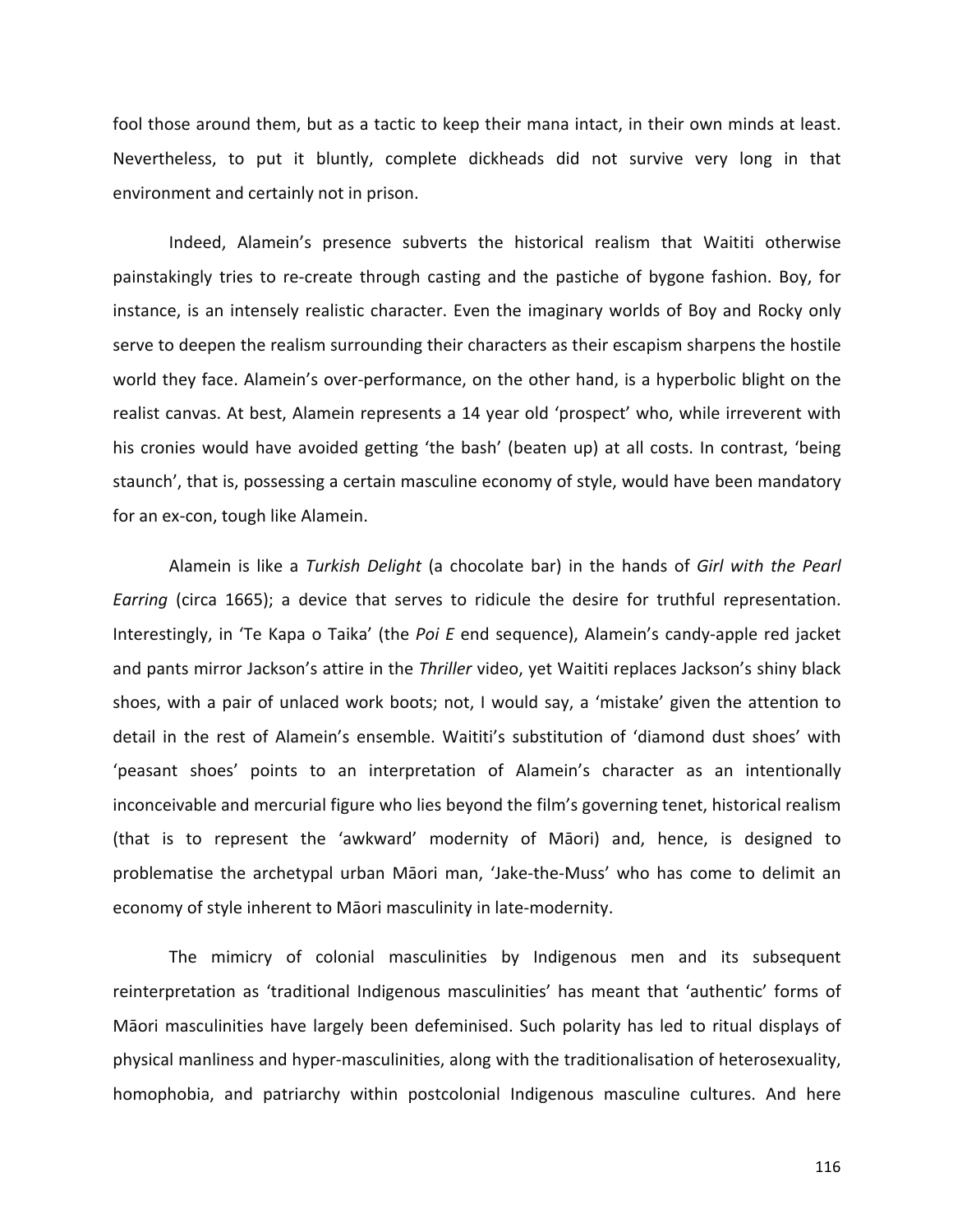patriarchy is defined as including crude acts of aggression, but more importantly as "men's control of women's bodies and minds... deeply entrenched in rituals, routines and social practices" (Beynon, 85).

It is, thus, difficult not to read Alamein's character through *Once Were Warriors'* central character, Jake Heke; a character who is working-class (under-class), with an inability to find a mature (civilised) voice to deal with the complexities of his home life and, as a consequence, flies into violent rampages. Jake and Alamein, therefore, have much in common. Entirely governed by his passions, Jake is unable to find ways of expressing himself other than through physical violence. Indeed, everything about Jake is physical: his ferocity, his sexuality, his being, even his nickname, 'the-Muss'. From slurping oysters to his brutality in relation to others, Jake emanates an uncivilised physicality, void of mature expression. When Beth (his wife) suggests to Jake that he, "talks with his fists," she provides a succinct analysis of colonised Māori masculinities, devoid of mature communication and over-reliant on physicality.

Although Alamein resembles Jake, he lacks Jake's depth. Jake's guttural scream as he realises the violation of his daughter, Grace, by Uncle Bully, was a haunting visceral articulation of the pain and violence of postcolonial Māori; a stark contrast to the cheap *The Dukes of Hazzard* laughs Alamein gleans. For all the criticism that has been levelled at Once Were *Warriors*, by Māori academics especially, it is a film that squarely and intensely located Māori in modernity and, I suggest, a film that challenged Māoridom to confront the devastating social effects of colonisation. Although a very different film, the original intent of *Boy* was to similarly bring into focus issues such as the physical and emotional abandonment of Māori children by their fathers. I am ambivalent as to whether Alamein (and his alter-ego, Waititi) opens up a different kind of space for interpreting social problems or, alternatively, serves to detract from the film's intent because of his lack of credibility and depth.

## **CONCLUSION**

In 1984 I was in the Opotiki College Under-15 rugby team that travelled to the lands of Te Whānau a Apanui to play a tournament. My punk leanings determined that I had a skinhead with a small ponytail. A popular television program at the time was Square Pegs (1982-83),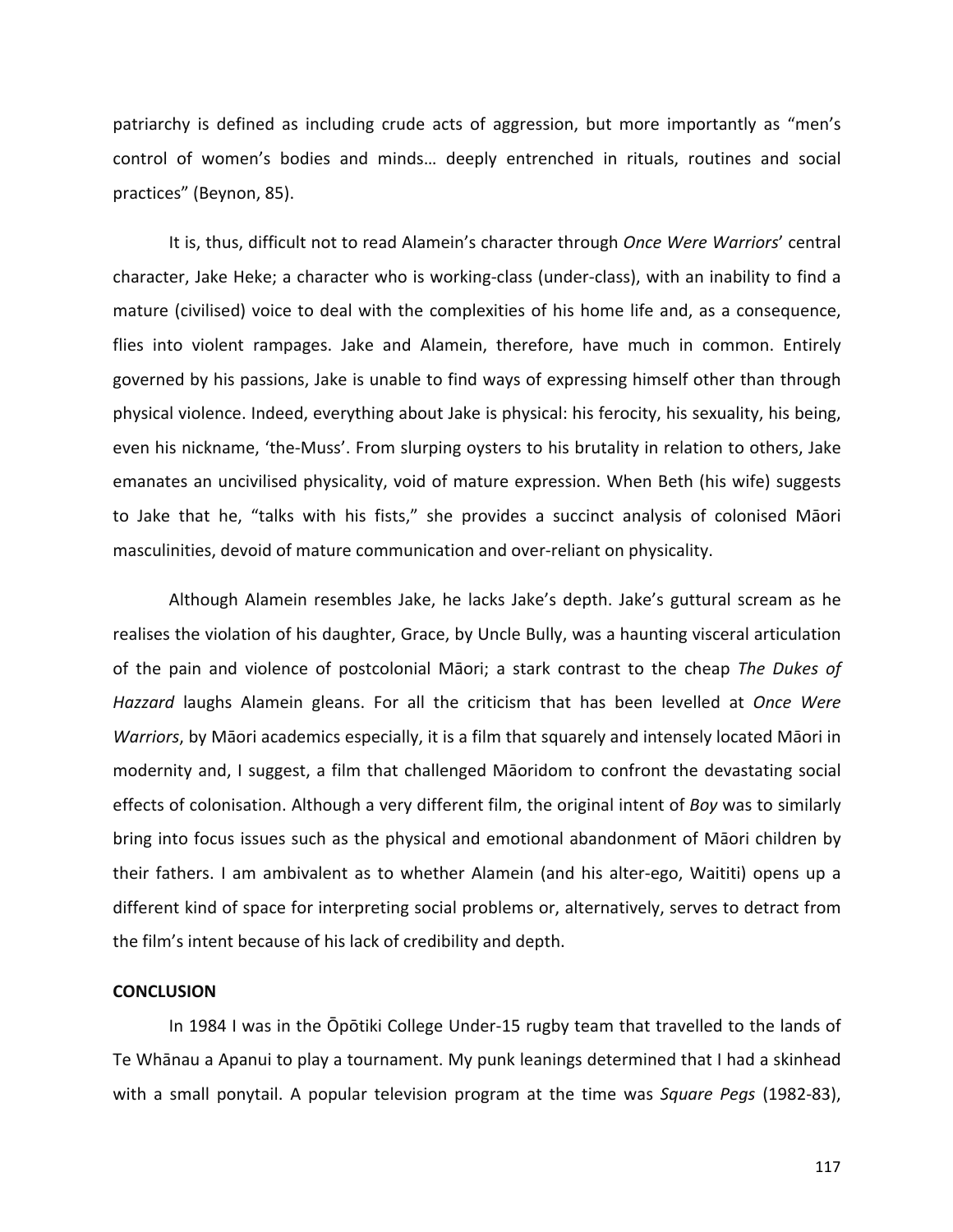which included the character Johnny "Slash" Ulasewicz (acted by Merritt R. Butrick) who, like me, had short hair and a ponytail. Kindly, during the tournament the opposition coined the term 'smash Slash'. Again, this re-calling of my own life serves to both applaud and align with Waititi's desire to investigate Indigeneity in modernity, yet to also question the depth and complexity that Waititi's portrayal affords.

Parts of *Boy* were truly funny, aspects of the film were exceedingly creative, the acting by James Rolleston especially transported me to previous pre-adult personas in my life, whilst Waititi's direction approaches a new conceptualisation of Fourth Media. Yet, in the end *Boy* left me feeling discouraged, especially as a theorist of Māori masculinity. The signs of past resistance in the film such as 'no nukes' and 'piss off pigs' were flattened by historical distance; their presence amidst the continued suppression of Māori serving to remind us of the futility of resistance. *Boy* failed to provide that youthful and utopian desire for sovereignty that its name promised. At the centre of this failure was Alamein, another irredeemable representation of Māori masculinity. There is nothing in this film that points towards sovereign possibilities for Māori men.

Brendan Hokowhitu is of Ngāti Pukenga descent. Hokowhitu is currently Dean and Professor of *the Faculty of Native Studies at the University of Alberta, Edmonton, Canada. His research* interests include Indigenous critical theory, masculinity, media and sport.

## **WORKS CITED**

Bem, Sandra. 'The measurement of psychological androgyny'. *Journal of Consulting and Clinical Psychology* 42 (1974): 155-162. Print.

Beynon, John. *Masculinities and Culture*. Buckingham, London: Open University Press, 2002. Print.

Edwards, Tim. *Cultures of Masculinity*. London & New York: Routledge, 2006. Print.

Featherstone, Simon. *Postcolonial Cultures*. Jackson: University Press of Mississippi, 2005. Print.